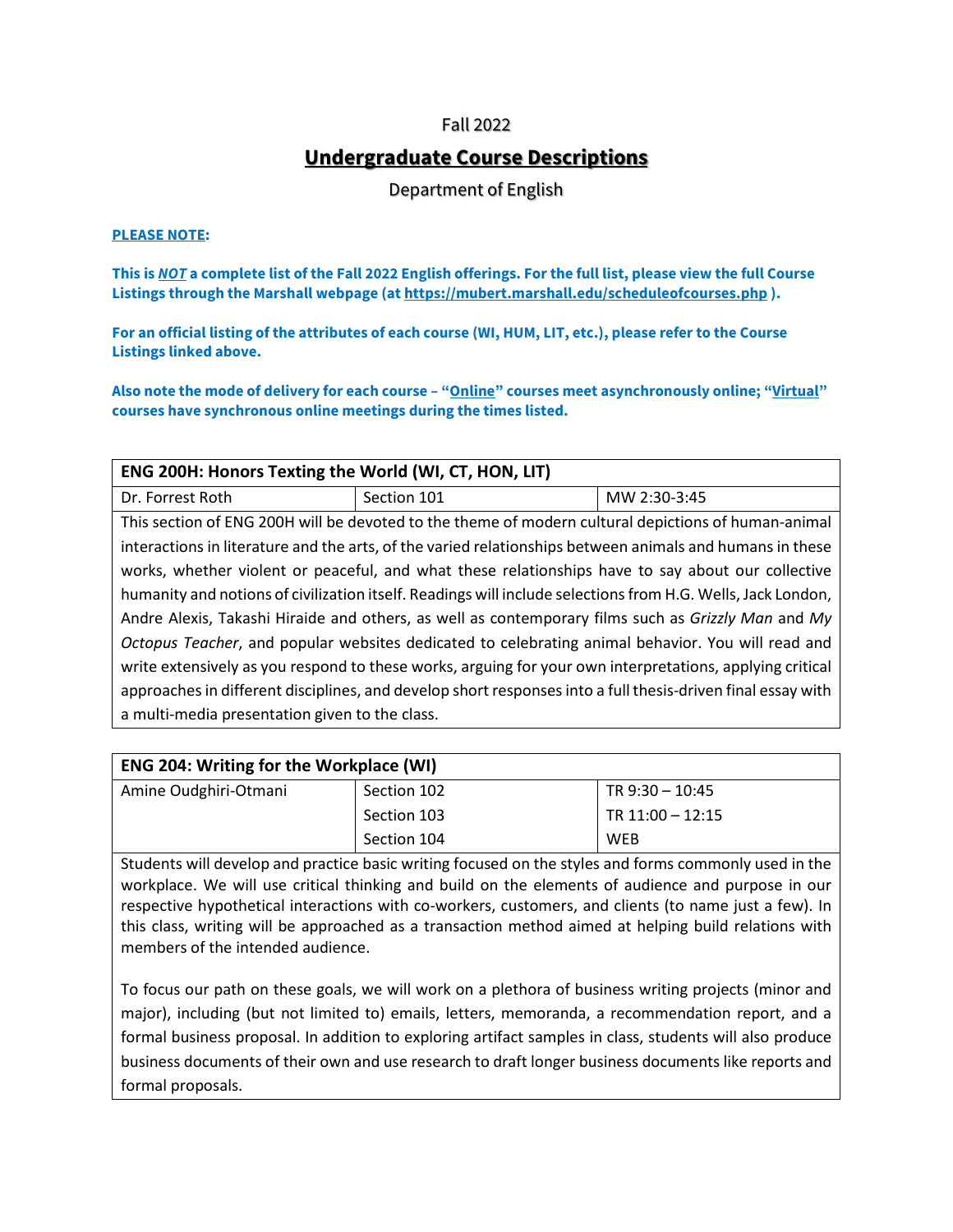| ENG 205: Popular Literature (LIT, CT)                                                                   |                                                                                                       |                          |
|---------------------------------------------------------------------------------------------------------|-------------------------------------------------------------------------------------------------------|--------------------------|
| Stephanie Walker                                                                                        | Section 101                                                                                           | TR 11:00-12:15 (Virtual) |
| <b>From Page to Screen</b>                                                                              |                                                                                                       |                          |
|                                                                                                         | In this course, students read multiple short stories and novels that have been adapted for the silver |                          |
| screen. Students also watch the adapted films and write essays comparing and contrasting multiple       |                                                                                                       |                          |
| literary elements found in each of the texts. Examples of narratives used in this course have included: |                                                                                                       |                          |
| the graphic novel Hellboy: Seed of Destruction and the 2004 film "Hellboy"; the short story "Memento    |                                                                                                       |                          |
| Mori", and the 2000 film Memento; and the dark fantasy children's novella Coraline and it's 2009        |                                                                                                       |                          |
| adaptation of the same name. The final assignment of the course includes a creative writing component   |                                                                                                       |                          |
| that references a novel/film pairing of the student's choice.                                           |                                                                                                       |                          |

| ENG 205 (CT) (WI): Popular Literature (CT, WI, LIT)                                                    |                                                                                                        |        |
|--------------------------------------------------------------------------------------------------------|--------------------------------------------------------------------------------------------------------|--------|
| Dr. Jim Riemer                                                                                         | Section 102                                                                                            | Online |
| <b>Tales of Adventure</b>                                                                              |                                                                                                        |        |
|                                                                                                        | Journey to the center of the Earth. Travel with hobbits, elves and wizards in Middle-Earth. Track down |        |
|                                                                                                        | a Hell Hound with Sherlock Holmes on the Scottish moors. Adventure in Wakanda and fight the Nazis      |        |
|                                                                                                        | in World War II Germany. In this class you will be reading, discussing, and writing about a range of   |        |
| classic and contemporary tales of adventure from a variety of subgenres including epic fantasy,        |                                                                                                        |        |
| espionage fiction, gothic mystery, superhero tales, and post-apocalyptic science fiction. We will      |                                                                                                        |        |
|                                                                                                        | examine how these tales of adventure have been used to examine such themes as the value and limits     |        |
| of science and logic, the nature of good and evil and the grey areas in between, the importance of the |                                                                                                        |        |
|                                                                                                        | arts to human survival, and the impact of imperialism, as well as examining the conventions and        |        |
|                                                                                                        | techniques of the adventure genre. The famain assignments will include online discussion boards, some  |        |
| quizzes, and literary analysis paragraphs.                                                             |                                                                                                        |        |

| English 209: Literature of Fantasy (WI, LIT)                                                   |                                                                                                           |        |  |
|------------------------------------------------------------------------------------------------|-----------------------------------------------------------------------------------------------------------|--------|--|
| Gwenyth Hood                                                                                   | Section 101                                                                                               | Online |  |
| <b>Imagination Grasps at Reality</b>                                                           |                                                                                                           |        |  |
|                                                                                                | This survey explores fantasy literature from its origins in mythology to its current status as a modern   |        |  |
|                                                                                                | genre usually contrasted with realism. Beginning with The Golden Ass, a novel length narrative from       |        |  |
|                                                                                                | the days of the Roman Emperor Marcus Aurelius (second century AD), we will proceed all the way up         |        |  |
|                                                                                                | to the present, sampling works by the Brothers Grimm, Charles Perrault, Hans Christian Andersen,          |        |  |
| Sheridan Le Fanu, C. S. Lewis, Margaret Atwood, Angela Carter and Mercedes Lackey. We conclude |                                                                                                           |        |  |
|                                                                                                | with the epic fantasy of J. R. R. Tolkien (The Hobbit, in conjunction with The Lord of the Rings) a major |        |  |
|                                                                                                | work of the twentieth century which synthesizes and harmonizes many aspects of Fantasy Literature.        |        |  |
|                                                                                                | In this Writing Intensive (WI) class, there will be weekly on-line journals and discussions, and weekly   |        |  |
| prompts to respond to readings and practice formal documentation. Students will have the       |                                                                                                           |        |  |
|                                                                                                | opportunity to revise Essay 1 after it is graded. For Essay 3, students can choose between a creative     |        |  |
|                                                                                                | work and a third short analytical essay. For their final exam project, students will have the             |        |  |
| opportunity to revise another chosen essay after it is graded.                                 |                                                                                                           |        |  |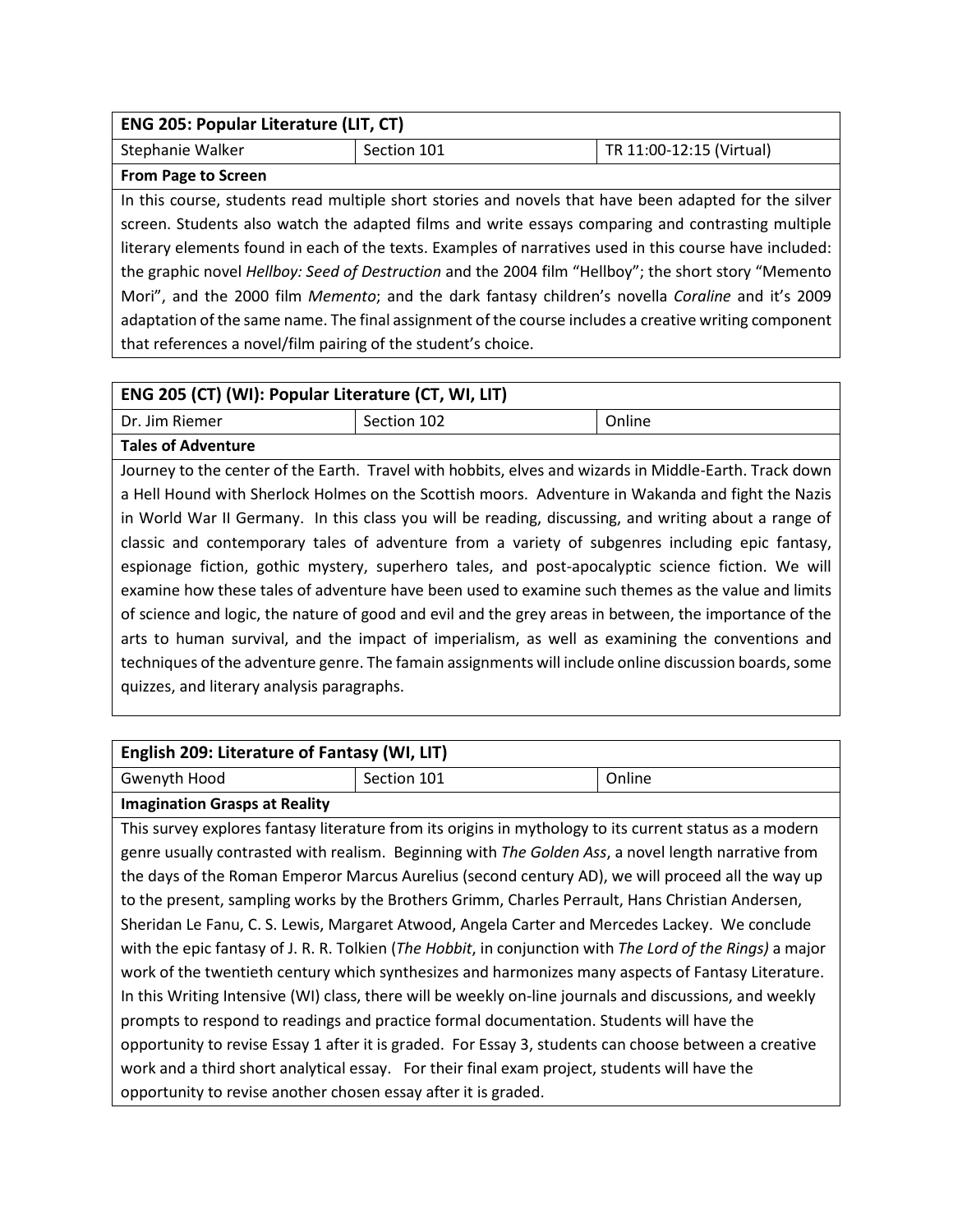| <b>ENG 210: Autobiography &amp; Memoir (LIT, WI)</b> |             |              |
|------------------------------------------------------|-------------|--------------|
| Dr. Rachael Peckham                                  | Section 201 | MW 2:30-3:45 |
|                                                      | Section 202 | TR 11-12:15  |

This course involves the close study of autobiography and memoir. Specifically, we'll be examining the contemporary trend and popularity of the micro-memoir and of other "flash" forms of nonfiction. The reading list will feature nonfiction collections that feature these flash forms, such as Beth Ann Fennelly's *Heating & Cooling: 52 Micro-Memoirs* and the recent anthology *The Best of Brevity: Twenty Groundbreaking Years of Flash Nonfiction.* In conjunction with our exploration of this quirky subgenre of autobiography and memoir, students will compose and revise "snapshots"—short autobiographical stories totaling no more than 750 words each—one of which they'll revise by expanding it into a longer piece at the semester's end.

| <b>ENG 211: Science Fiction (LIT, WI, WS)</b>                                                            |             |               |
|----------------------------------------------------------------------------------------------------------|-------------|---------------|
| Dr. Jill M. Treftz                                                                                       | Section 101 | TR 9:30-10:45 |
| <b>Women's Science Fiction</b>                                                                           |             |               |
| Even today, science fiction is all too often perceived as a male genre. However, the genre was founded,  |             |               |
| expanded, and perpetuated by women writers, from Mary Shelley in 1818 up through writers like N. K.      |             |               |
| Jemisin today. This class will examine works by major female science fiction writers of the twentieth    |             |               |
| and twenty-first centuries, including Ursula K. LeGuin, Octavia Butler, and Connie Willis, among others. |             |               |

This is a discussion-based course; students will have the opportunity to complete both traditional writing assignments and creative projects.

| <b>ENG 211: Science Fiction (WI)</b>                                                                  |                                                                                                            |        |
|-------------------------------------------------------------------------------------------------------|------------------------------------------------------------------------------------------------------------|--------|
| Dr. Jim Riemer                                                                                        | Section 102                                                                                                | Online |
|                                                                                                       | Aliens! Spaceships! Time Travel! Cyborgs! Alternate history! Prepare to explore the many worlds and        |        |
|                                                                                                       | dimensions of science fiction. In this class you will be reading, discussing, and writing about a range of |        |
| science fiction texts, from classics to the contemporary. While the texts you will be reading treat a |                                                                                                            |        |
| range of themes and issues, we will be giving particular focus to how those texts develop themes and  |                                                                                                            |        |
| address issues related to the interaction between cultures, the danger and benefits of science and    |                                                                                                            |        |
| technology, and ideas about gender, as well as examining the conventions and techniques of the        |                                                                                                            |        |
|                                                                                                       | science fiction genre. The main assignments will include online discussion boards, literary analysis       |        |
| paragraphs, a literary analysis essay, and a web site project.                                        |                                                                                                            |        |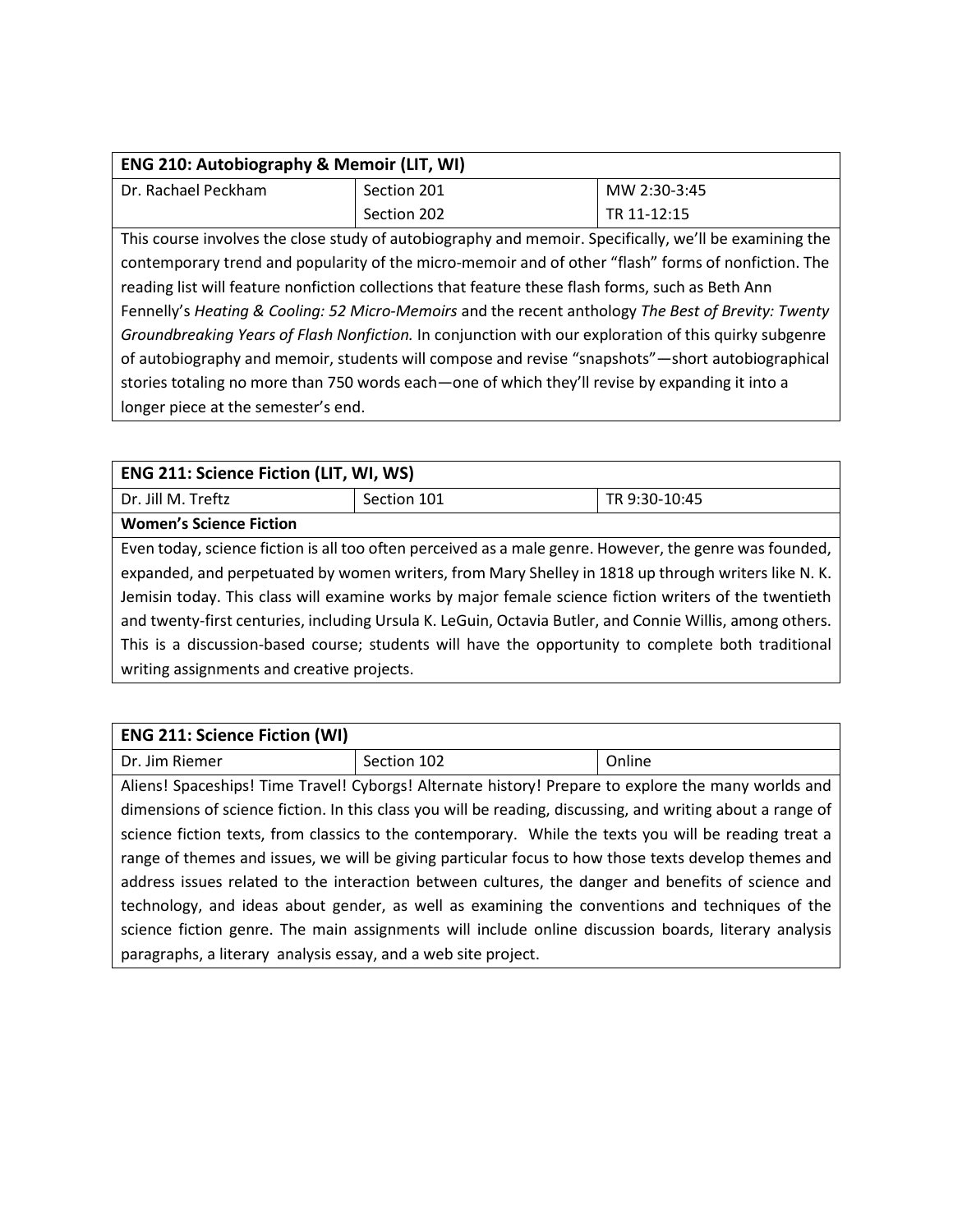| ENG 232: Good Films (WI, LIT)                                                                              |                                                                                                         |                 |  |
|------------------------------------------------------------------------------------------------------------|---------------------------------------------------------------------------------------------------------|-----------------|--|
| Dr. Britton C. Lumpkin                                                                                     | Section 101                                                                                             | MW 1:00-1:15 pm |  |
| <b>Star Wars</b>                                                                                           |                                                                                                         |                 |  |
|                                                                                                            | With the release of Star Wars: The Rise of Skywalker in December 2019, it is perhaps as good a time as  |                 |  |
|                                                                                                            | any to reflect upon and analyze the significance, impact, and complicated reactions the enormously      |                 |  |
|                                                                                                            | successful Star Wars franchise has had over the decades on film and popular culture. Over the course    |                 |  |
| of this class, we will examine the Original Trilogy (Star Wars, The Empire Strikes Back, and Return of the |                                                                                                         |                 |  |
| Jedi), the Prequels (The Phantom Menace, Attack of the Clones, and Revenge of the Sith), and many of       |                                                                                                         |                 |  |
| the Disney-produced Star Wars films and television productions (The Force Awaken, Rogue One, The           |                                                                                                         |                 |  |
|                                                                                                            | Last Jedi, The Rise of Skywalker, The Mandalorian, and Obi-wan Kenobi), along with some shorter digital |                 |  |
| works that reference and comment on Star Wars. As a class, we will consider Star Wars and its related      |                                                                                                         |                 |  |
| properties in relation to the historical and cultural context in which these works emerged and examine     |                                                                                                         |                 |  |
|                                                                                                            | them as works of cinema, genre, and fandom. A subscription to Disney+ will be essential for doing the   |                 |  |
|                                                                                                            | work in this class. And yes, we will discuss Baby Yoda. This is the Way.                                |                 |  |
|                                                                                                            |                                                                                                         |                 |  |

| ENG 232: Good Films (Core II Humanities, WI, LIT, Film Studies)                                           |                                                                                                     |             |
|-----------------------------------------------------------------------------------------------------------|-----------------------------------------------------------------------------------------------------|-------------|
| Dr. Walter Squire                                                                                         | Section 102                                                                                         | TR 11-12:15 |
|                                                                                                           | This course will focus upon popular film genres such as melodramas, musicals, social problem films, |             |
|                                                                                                           | slapstick, romantic comedy, horror, science fiction, and action blockbusters. The histories and     |             |
| conventions of each of these genres (and possibly more) will explored. Furthermore, the class will        |                                                                                                     |             |
| consider how American history has influenced changes within each genre, and reasoning for changes         |                                                                                                     |             |
| in popularity of genres over time will be assessed. Readings from the assigned text An Introduction to    |                                                                                                     |             |
| Film Genres, by Lester Friedman, et al, will be supplemented by select feature-length films as well as by |                                                                                                     |             |
| numerous short films and clips from additional feature-length films. Assignments will include low-,       |                                                                                                     |             |
| medium-, and high-stakes writing (various discussion exercises, viewing responses to assigned feature-    |                                                                                                     |             |
| length films, and a longer genre analysis of a film) and a final exam.                                    |                                                                                                     |             |

# **ENG 240: African American Literature (HUM, LIT, WI, MC)**

Dr. Stefan Schöberlein | Section 102 | TR 2:00-3:15

**The Harlem Renaissance in Literature** 

This class will engage with the literature produced during the golden age of African American culture in the 1920s and '30s, now commonly known as the Harlem Renaissance. Together we will read not only seminal works of poetry and prose from this period—such as Langston Hughes' *The Weary Blues*(1925), Jean Toomer's *Cane* (1923), and Zora Neale Hurston's *Their Eyes Were Watching God* (1937)—but also some lesser known texts (short stories by Appalachian writer John F. Matheus, for instance). The semester will conclude with a viewing of Netflix's recent adaptation of Nella Larsen's *Passing*. A particular focus of this class is on African American periodicals and anthologies: We will read from Alain Locke's *The New Negro* (1925), and you will get hands-on experience working with periodicals like *The Crisis* and *Opportunity*. Requirements will include shorter response/context papers, a longer final project, and an explication paper focused on an unknown or little-known text from the period.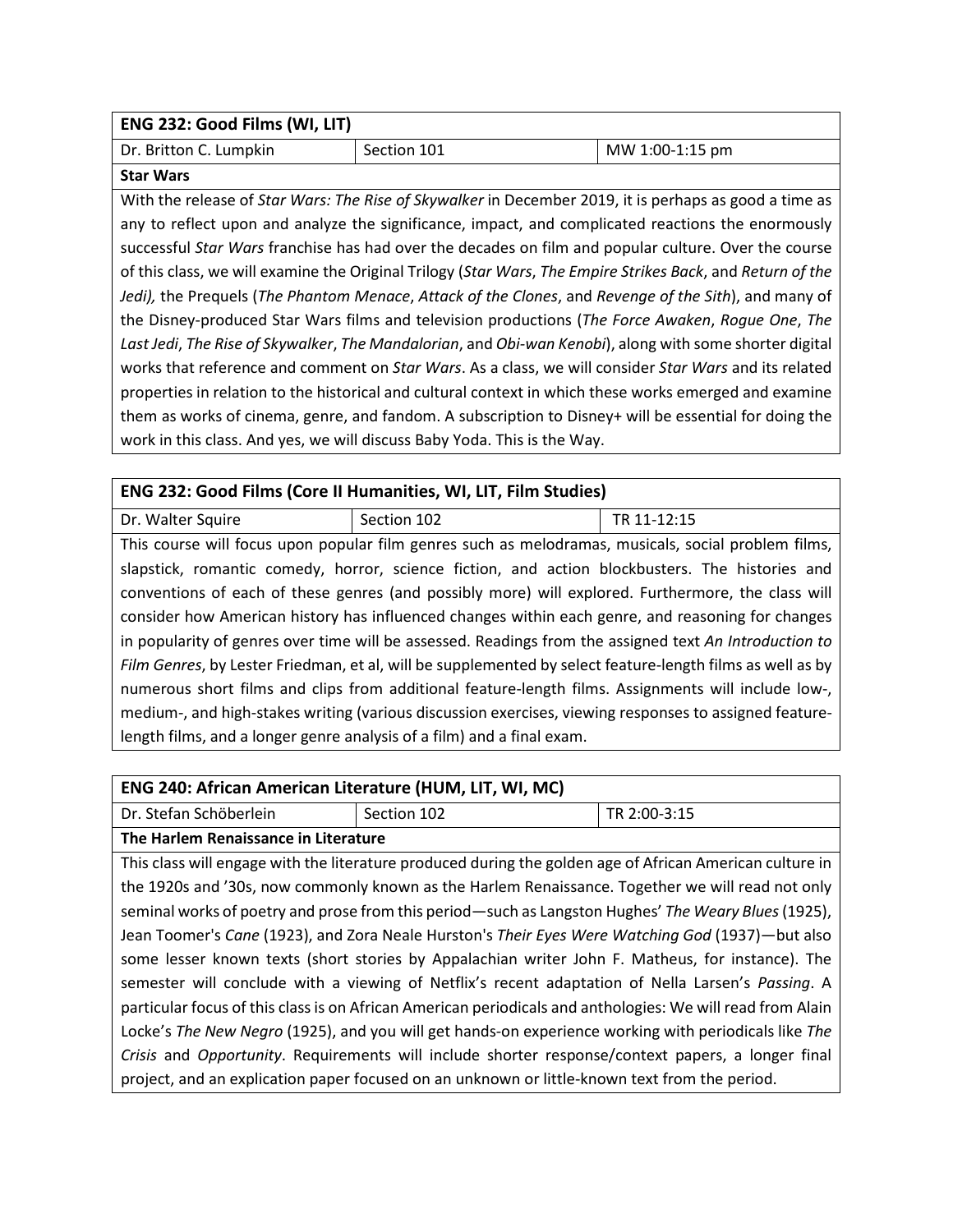## **ENG 241: Multicultural Literatures (LIT, MC, WI)**

Dr. Jim Riemer Section 101 and Section 101 In this class you will be reading, discussing, and writing about a diverse group of texts by Asian American and British Asian writers. They will include Sui Sin Far's stories of the Chinese and Chinese Americans in late 19th century America, Julie Otsuka's *When the Emperor Was Divine*, novel of life in a World War II Japanese internment camp, David Henry Hwang's play *M. Butterfly*, and Celeste Ng's *Everything I Never Told You*. You will also read a selection of science fiction and fantasy stories by Nebula and Hugo award winning author Ken Liu and Abir Mukherjee's *A Rising Man*, a murder mystery set in 1919 British colonial India. While the texts treat a range of themes and issues, we will be giving particular focus to how those texts develop themes and address issues related to the interaction between cultures, acculturation and assimilation, ideas about gender, and the nature of family dynamics. The main assignments will include online discussion boards, some quizzes, literary analysis paragraphs, and essay tests.

| ENG 242: Women Writers (WI, Core II, LIT)                                                               |             |                                                                                                               |  |
|---------------------------------------------------------------------------------------------------------|-------------|---------------------------------------------------------------------------------------------------------------|--|
| Dr. Megan Marshall                                                                                      | Section 101 | MW 2:30-3:45                                                                                                  |  |
|                                                                                                         |             | ENG 242 is a study of women writers in cultural contexts. It surveys attitudes toward women, women            |  |
|                                                                                                         |             | writers, and their work. Students in this class will read, listen to, watch, interrogate, respond to and      |  |
|                                                                                                         |             | analyze the work of women from a variety of sociocultural backgrounds and perspectives. The                   |  |
| curriculum for this class will draw from a handful of genres -- essays, poetry, fiction (short & novel- |             |                                                                                                               |  |
| length), film, and performance (standup comedy and spoken word, specifically). The course is designed   |             |                                                                                                               |  |
|                                                                                                         |             | around 3 Units, each with a specific guiding framework: Narratives of Motherhood; Speculative &               |  |
|                                                                                                         |             | Science-Fiction; and Politics & Performance. As this is a Writing Intensive course, students should           |  |
|                                                                                                         |             | expect to write for a variety of purposes (expressive, informative, critical, analytical, and reflective) and |  |
| in an assortment of genres and formats.                                                                 |             |                                                                                                               |  |

| ENG 263 Introduction to Digital Literary Studies (WI, Core II Humanities, LIT)                            |             |              |  |
|-----------------------------------------------------------------------------------------------------------|-------------|--------------|--|
| Ian Nolte                                                                                                 | Section 101 | MW 4:00-5:15 |  |
| How do stories evolve as digital, interactive experiences? This course will examine how stories and       |             |              |  |
| technology blend through three perspectives. We will read and write about video games as interactive      |             |              |  |
| literature. We will study a flexible coding language to construct experimental games. And we will study   |             |              |  |
| how to use digital tools to build analytical models of literary texts. A great place to get started using |             |              |  |
| technology to enhance both your analytical and creative writing.                                          |             |              |  |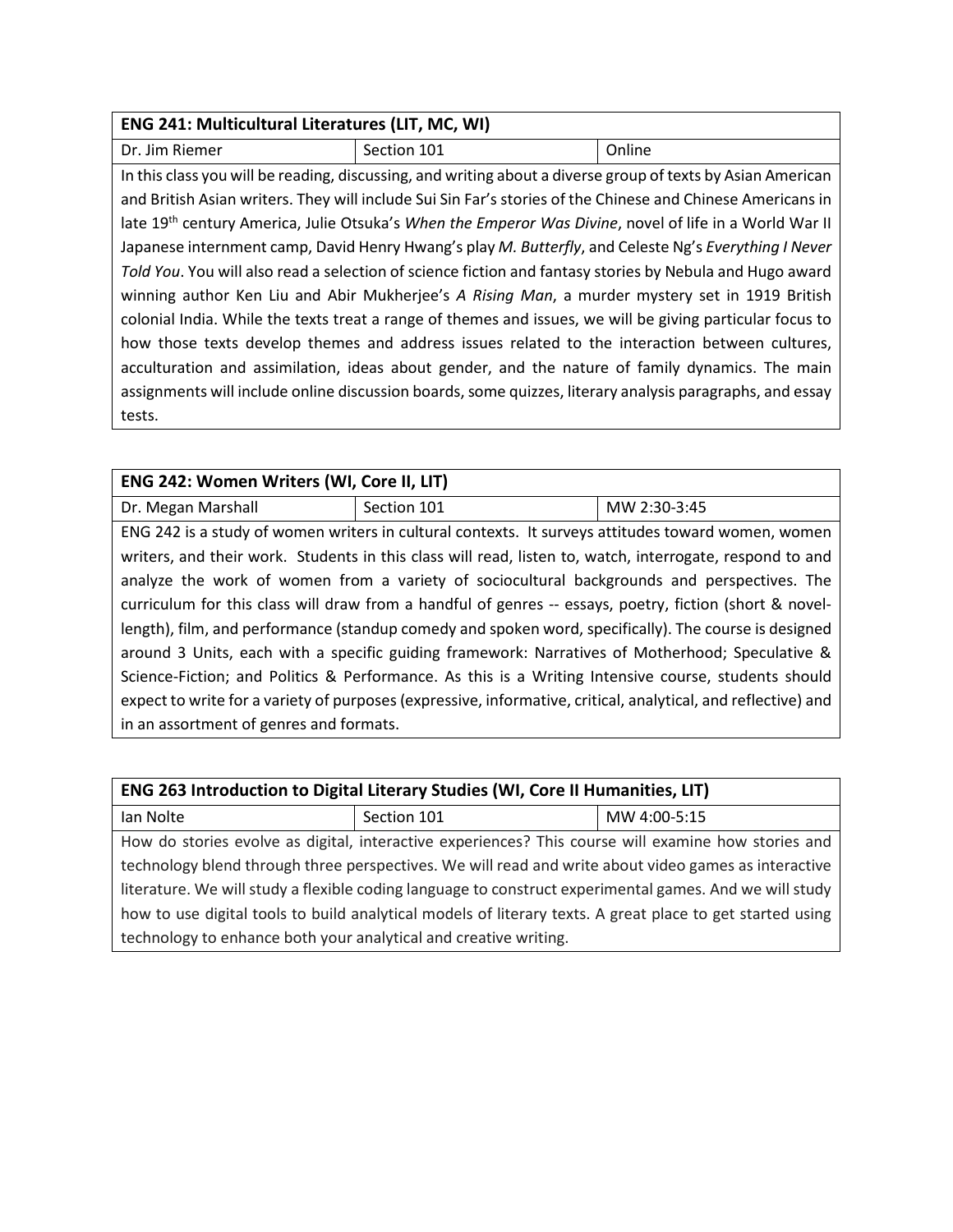| Dr. Walter Squire | Section 102 | TR 9:30-10:45 |
|-------------------|-------------|---------------|
|                   | Section 103 | TR 2:00-3:15  |

Have you ever wondered how films are made? How do flashes of light accompanied by sound work together to produce riveting stories, some so enchanting that we watch them over and over? This course will focus upon film form, the artistry that produces the magic of movies. After devoting several weeks to an examination of the elements of film form--mise-en-scène, cinematography, editing, and sound—we will then shift our attention to international film history to provide a fuller picture of the possibilities of cinematic art. Readings from the assigned text *Looking at Movies*, by Richard Barsam and David Monahan, will be supplemented by select American and international films. Assignments will include low-, medium-, and high-stakes writing (various discussion exercises, weekly viewing responses to films, and a formal analysis of a short film) as well as quizzes and a final exam.

| <b>ENG 344: Introduction to Film Studies (WI, LIT)</b>                                                 |             |                                  |
|--------------------------------------------------------------------------------------------------------|-------------|----------------------------------|
| Dr. Britton C. Lumpkin                                                                                 | Section 104 | Online (2 <sup>nd</sup> 8 Weeks) |
| We will consider various aspects of film form and analyze exemplary films to better understand film    |             |                                  |
| history and cinematic technique. Over the course of this condensed semester, students will refine and  |             |                                  |
| sharpen their rhetorical and observational skills regarding film analysis through various low, medium, |             |                                  |
| and high stakes writing assignments, assigned readings, and online discussion.                         |             |                                  |

#### **ENG 350: Introduction to Textual Analysis (WI)**

| Dr. Jill M. Treftz | Section 101 | MW 2:30-3:45 |
|--------------------|-------------|--------------|

This course is designed to prepare you for further studies in the English major, with particular emphasis on basic disciplinary research, reading, and writing skills. We will look at a variety of texts (including poetry, prose fiction, film, and drama) dating from the English Renaissance up through today, using these texts as the focal points for intensive close reading practices. The assignments will help you learn how to engage with literature in whatever form you find it, and to produce analysis in both traditional (such as written close readings) and non-traditional (digital) forms. At the end of the course, students will be prepared to undertake more intensive independent research and focused courses in their major.

#### **ENG 350: Intro to Textual Analysis (WI, DH)**

| Prof. Anna Rollins                                                                                         | Section 102                                                                                             | TR 11-12:15 |
|------------------------------------------------------------------------------------------------------------|---------------------------------------------------------------------------------------------------------|-------------|
|                                                                                                            | How can we become better readers? How do the texts that we read set the stage for our day-to-day        |             |
| lives? These are the questions that we will take up in this introduction to the English major. We will     |                                                                                                         |             |
| begin the semester reading poetry as anthologized in Eavan Boland and Mark Strand's The Making of a        |                                                                                                         |             |
| Poem. Then, we will learn how to critically read prose: specifically, Mary Shelley's Frankenstein. We will |                                                                                                         |             |
|                                                                                                            | then step back in time, reading William Shakespeare's play Much Ado About Nothing and critical articles |             |
|                                                                                                            | about his dramatic work. Finally, we will engage in analyzing a less-conventional text -- a graphic     |             |
|                                                                                                            | memoir - specifically, Alison Bechdel's The Secret to Superhuman Strength.                              |             |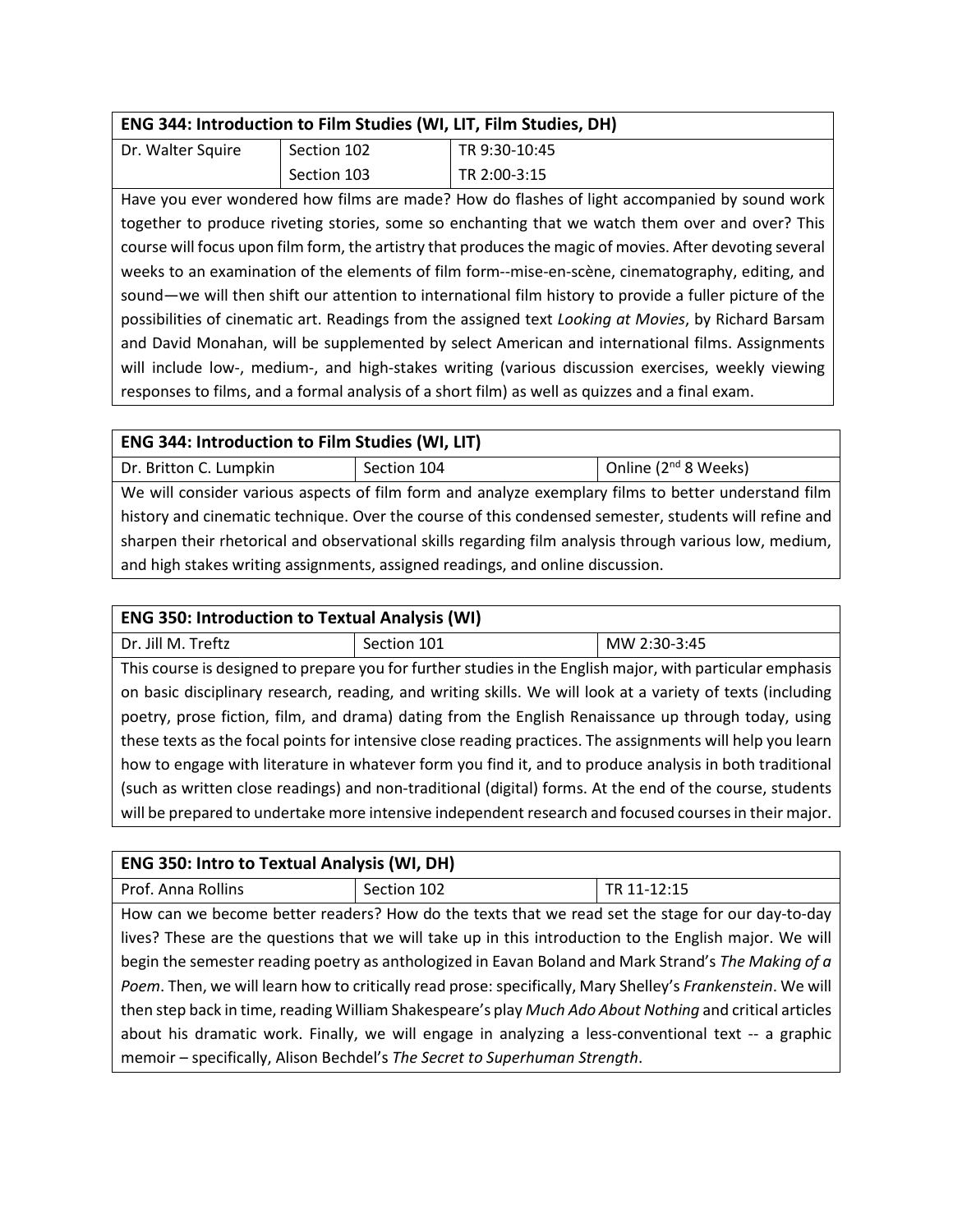| ENG. 350: Intro to Textual Analysis (WI) |             |     |
|------------------------------------------|-------------|-----|
| Dr. Daniel Lewis                         | Section 103 | WEB |

"Literature adds to reality, it does not simply describe it. It enriches the necessary competencies that daily life requires and provides; and in this respect, it irrigates the deserts that our lives have already become."- C.S. Lewis

How do we learn to be better, closer readers? How do we analyze a film, a book, a poem, or a graphic novel? And furthermore, how do we improve these skills? This course is an introduction to critical readings of texts from a range of genres and media. In this class, our goals will be to develop your explication, critical reading, research, and writing skills. To accomplish these goals, we will explicate poems, read a novel (*The Girl on the Train*), experience Shakespeare, watch a film (*Spirited Away*) research and analyze scholarly articles, and look at a graphic novel (Lynda Barry's *What It Is*).

| <b>ENG. 355: Intro to Critical Theory (WI)</b>                                                    |             |            |
|---------------------------------------------------------------------------------------------------|-------------|------------|
| Dr. Daniel Lewis                                                                                  | Section 103 | <b>WEB</b> |
| "He must he theory-mad hevond redemption who in spite of these differences shall still nersist in |             |            |

"He must be theory-mad beyond redemption who, in spite of these differences, shall still persist in attempting to reconcile the obstinate oils and waters of Poetry and Truth" – Edgar Allan Poe

How do we define "literature"? How are texts related to the culture in which they are produced and the culture in which they are read? This class is designed as an introduction to critical theory as it applies to literature and culture. We will survey some of the core texts of modern critical theory, using the *Norton Anthology of Criticism and Theory*. We will examine a multitude of approaches, including historical, formalist, archetypal, psychoanalytic, Marxist, reader-response, New Historicist, feminist, postcolonial, American multicultural, structuralist and various post-structuralist perspectives including sexuality and masculinity studies. Major authors will include Derrida, Freud, Lacan, Levi-Strauss, Barthes, Hegel, Marx and Engels, Bakhtin, Foucault, Butler, Cixous, Benjamin, Haraway, Halberstam, Žizek (this is not a complete list).

# **ENG 354: Scientific & Technical Writing (WI)**

| Amine Oudghiri-Otmani | Section 103 | WEB $(2^{nd}$ -8-weeks) |
|-----------------------|-------------|-------------------------|

Technical writing is all about empowerment: making information accessible, usable, and relevant. Knowing that much of your career success will depend on how well you communicate, the primary goal of English 354 is to prepare you to write in your profession by completing the types of practical writing projects often required in many professions. Emphasis will be placed on making effective businessrelated presentations supported with appropriate visual aid.

To focus our path on these goals, we will analyze graphs, write effective employment documents (including resumes and cover letters), prepare for a job interview, produce technical documents like reports and formal proposals, and review and practice Standard English grammar as needed and applicable to each assignment.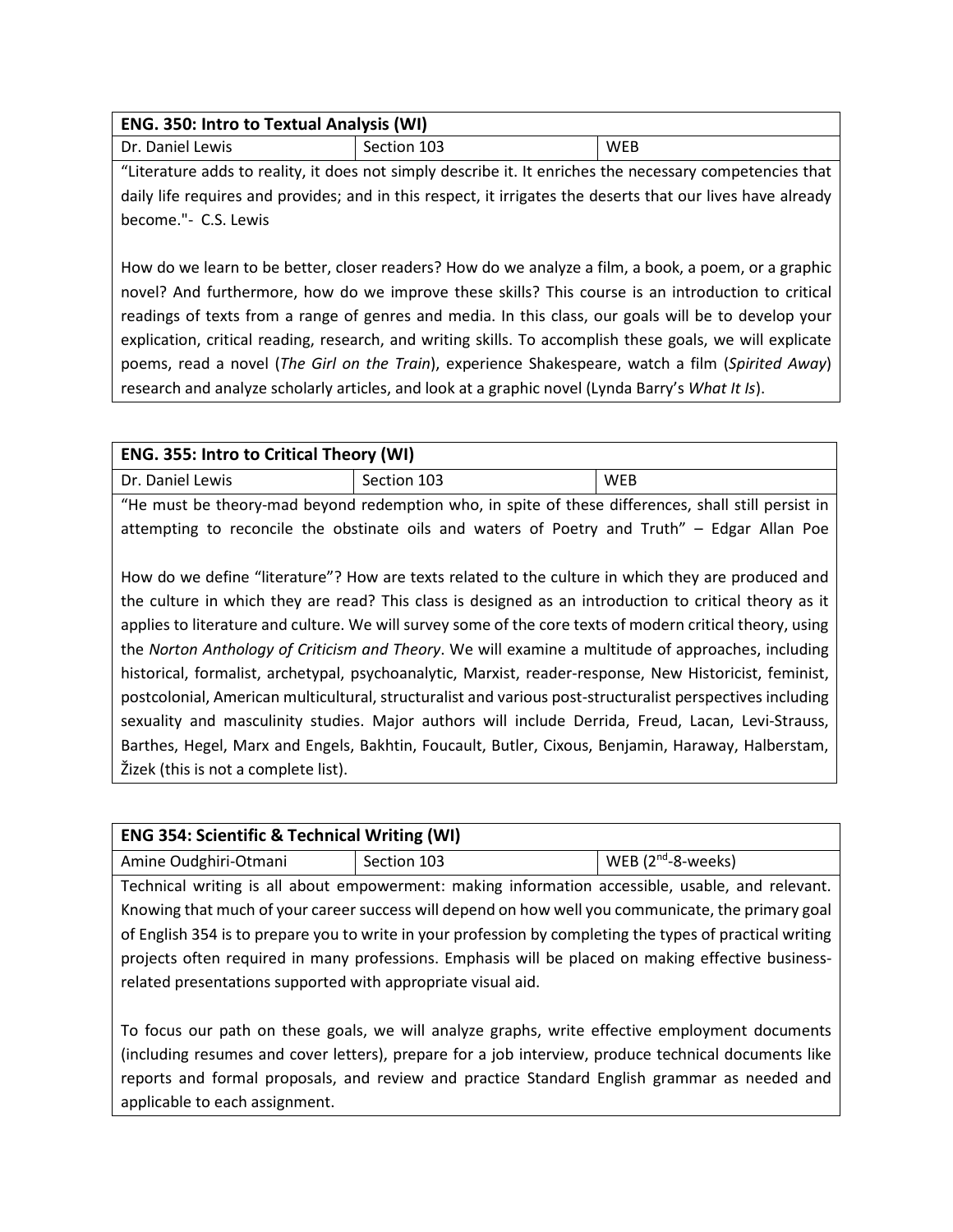| <b>ENG 360: Introduction to Creative Writing (WI)</b>                                                        |                                                                                                            |               |
|--------------------------------------------------------------------------------------------------------------|------------------------------------------------------------------------------------------------------------|---------------|
| Dr. Rachael Peckham                                                                                          | Section 102                                                                                                | TR 12:30-1:45 |
|                                                                                                              | This course is an introduction to the fine art of creative writing. Students will learn and practice a few |               |
|                                                                                                              | of the fundamentals that make writing "good," across three genres: poetry, fiction, and creative           |               |
| nonfiction. Along the way, students will read select works by contemporary poets, fiction writers, and       |                                                                                                            |               |
| creative nonfiction essayists, always for the purpose of observing and even <i>stealing</i> ideas from these |                                                                                                            |               |
| writers' techniques. By the end of the semester, students will come away with a more immersive               |                                                                                                            |               |
| understanding of this art form, culminating in a multigenre (and partially revised) collection of original   |                                                                                                            |               |
| creative writing.                                                                                            |                                                                                                            |               |

# **ENG 360: Introduction to Creative Writing (WI)**

Dr. Forrest Roth Section 103 TR 4-5:15 Creative Writing has long been one of the finest, most satisfying ways for all writers to explore their world and share their unique vision of it to a particular audience, the first tricky part being how to get started down the path. As an introductory workshop to help you begin learning about and developing your skills, this course will allow you to engage the conventions of different genres while, at the same time, formulating your own ideas about how to work with or against those conventions to fulfill your aesthetic vision on the page. Towards that end, in addition to reading various creative and critical works by other authors, you will develop workshop drafts to be shared with the class on-line by doing smaller exercises in the forms we will pursue, eventually accomplishing a full digital portfolio containing your own poetry, fiction and non-fiction.

| <b>ENG 377 (WI): Creative Writing Poetry</b>                                                           |                                                                                                        |               |
|--------------------------------------------------------------------------------------------------------|--------------------------------------------------------------------------------------------------------|---------------|
| Rachel Rinehart                                                                                        | Section 101                                                                                            | MW 1:00 -2:15 |
|                                                                                                        | This is a poetry workshop course, which is designed to help intermediate level poetry students become  |               |
|                                                                                                        | better readers and writers of poetry. In addition to participating in a variety of workshop formats as |               |
| both poets and critics and writing a series of free verse, occasional, and formal poems, students will |                                                                                                        |               |
| compile a poetry portfolio of revised poems at the end of the semester in which they also reflect on   |                                                                                                        |               |
| their progress as poets and critics. Throughout the course, we will also read and discuss poems and    |                                                                                                        |               |
| craft writings by a diverse cast of contemporary poets. Texts for this course include The Making of a  |                                                                                                        |               |
| Poem: A Norton Anthology of Poetic Forms by Eavan Boland and Mark Strand as well as additional         |                                                                                                        |               |
| readings provided by the instructor.                                                                   |                                                                                                        |               |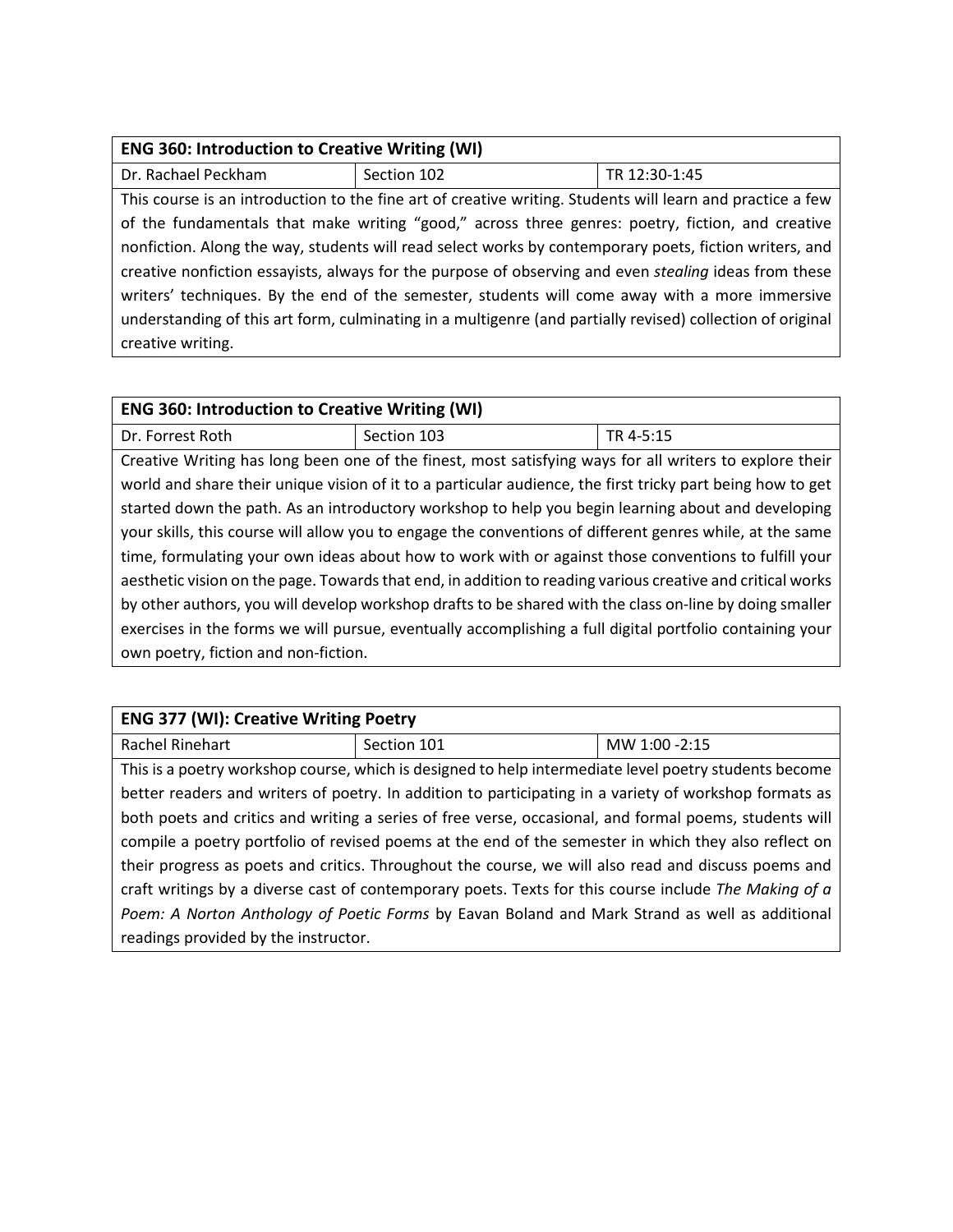## **ENG 379: Intermediate Creative Nonfiction**

| Dr. Rachael Peckham                                                            | Section 101                                                                                             | MW 4-5:15 |
|--------------------------------------------------------------------------------|---------------------------------------------------------------------------------------------------------|-----------|
|                                                                                | In this intermediate-level creative writing workshop, students will explore, both in their reading and  |           |
|                                                                                | especially in their writing practice, the ways in which creative nonfiction purposefully borrows        |           |
|                                                                                | techniques and approaches from other genres in its representation of real people, places, things, and   |           |
|                                                                                | experiences. Students will compose a range of creative nonfiction texts, including several shorter      |           |
|                                                                                | exercises and two longer personal essays, one of which they will revise, based on feedback they receive |           |
| from their peers and professor. (PR: ENG 360 or permission of the instructor.) |                                                                                                         |           |

#### **ENG 423: American Literature 1865-1914 (WI, LIT)**

Dr. Jim Riemer Section 101 and Section 101

The period from 1865 to 1914 was a time of immense political, economic, social and cultural change in the United States. In this class you will be studying the diverse literary responses to those changes including how these texts illustrate and examine issues of gender and race, immigration and the immigrant experience, class conflict, American identity, war and empire. To arrive at a complex and rich understanding of these issues, you will be reading a wide range of texts. So alongside canonical texts by writers such as Mark Twain, Edith Wharton, Stephen Crane, Charles Chesnutt, and Sui Sin Far, you will be studying a diverse group of non-canonical texts including several popular dime novels, reports by war correspondents during the Spanish-American war, as well as newspaper and magazine editorials and speeches from the period to contextualize your reading of the literary texts.

| <b>ENG 427: Studies in Authors or Genre (WI, LIT)</b>                                                     |                                                                                                               |        |
|-----------------------------------------------------------------------------------------------------------|---------------------------------------------------------------------------------------------------------------|--------|
| Dr. Britton C. Lumpkin                                                                                    | Section 101                                                                                                   | Online |
| <b>Nature Writing</b>                                                                                     |                                                                                                               |        |
|                                                                                                           | This course will examine the development of nature and environmental writing in America from 19 <sup>th</sup> |        |
|                                                                                                           | century authors Susan Fenimore Cooper and Henry David Thoreau to the contemporary writing of                  |        |
|                                                                                                           | Janisse Ray and Aimee Nezhukumatathil. Learning units will be given to place-based writing, science           |        |
| writing, anarchism, the journey narrative, finding beauty in broken places, and animal studies. In order  |                                                                                                               |        |
| to better understand the ideas presented in the primary texts assigned in the class, students will read   |                                                                                                               |        |
| a selection of theoretical essays from The Ecocriticism Reader that will introduce and inform students    |                                                                                                               |        |
| about ecocriticism. The culminating project for the class will entail incorporating critical analysis and |                                                                                                               |        |
|                                                                                                           | creative writing that analyzes the assigned reading and takes creative inspiration from the writers and       |        |
| their endeavors.                                                                                          |                                                                                                               |        |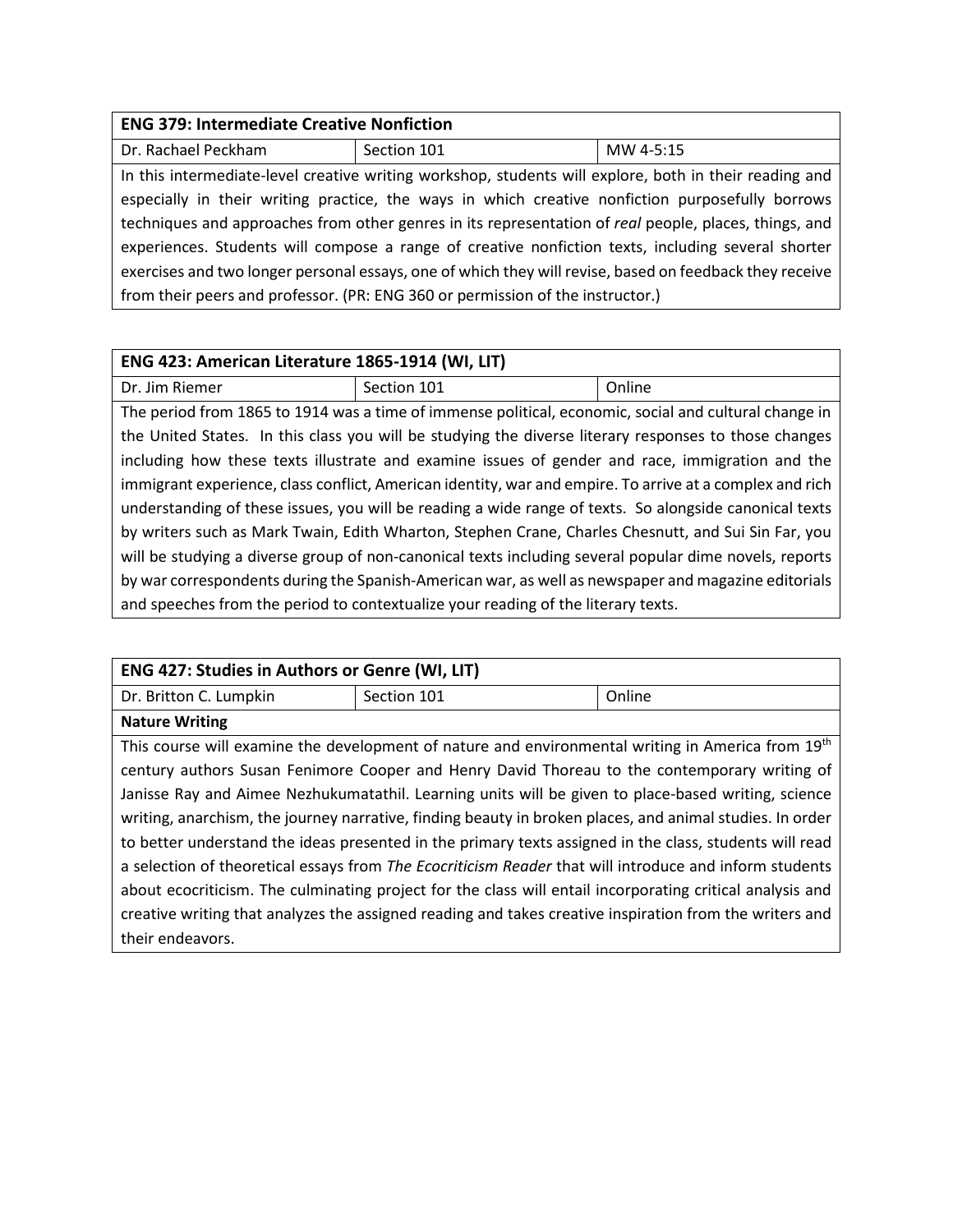| ENG 440: Selected Topics in Film (WI, LIT)                                                                 |             |              |
|------------------------------------------------------------------------------------------------------------|-------------|--------------|
| Ian Nolte                                                                                                  | Section 101 | MW 2:30-3:45 |
| <b>Cinematic Television: Streaming Stories and Stranger Things</b>                                         |             |              |
| This course will explore television as a medium for film narrative. How do television stories function?    |             |              |
| What qualities defined television stories in the past? How has streaming changed what is possible for      |             |              |
| television shows? We will examine how film stories work for television and practice writing and thinking   |             |              |
| about serial narratives. We will use several Netflix original series as a means of exploring the evolution |             |              |
| of television narrative as extended, on-demand cinematic narratives with a focus on Stranger Things.       |             |              |

## **ENG 442: Gender and Sexuality in Film (WI, SS, WS, LIT, Film Studies)**

Dr. Walter Squire  $\vert$  Section 101  $\vert$  T 4:00-6:20 In this class we will study the history of gender and sexuality in cinema, examine the presentation of various genders and sexualities within motion pictures, analyze the depiction of gender and sexuality in genre films, and focus upon the enhancement of writing skills and strategies. In addition, we will look at various sources of film production, including popular American movies, independent films, international cinema, the avant-garde, and underground films. Class sessions will be devoted to a mixture of lecture, screening of short films and clips from feature-length films, discussion of assigned films and articles, and writing exercises. Assignments will include a presentation, quizzes, a researched essay, and responses to assigned films. Selected films will include some of the following: Female, Singin' in the Rain, Cabaret, The Rocky Horror Picture Show, Carrie, The Piano, Go Fish, Tangerine, Boys Don't Cry, Boy Meets Girl, Pariah, Appropriate Behavior, Moonlight, Goodbye Gauley Mountain, Her, Paris Is Burning, But I'm a Cheerleader, Secretary, and Brokeback Mountain.

| <b>ENG 445: Screenwriting (WI, LIT)</b>                                                                  |             |             |  |
|----------------------------------------------------------------------------------------------------------|-------------|-------------|--|
| lan Nolte                                                                                                | Section 101 | R 5:30-8:00 |  |
| In this course, we will write screenplays for short films. We will study published screenplays and the   |             |             |  |
| completed films to understand the connections between screenwriting and film production. We will         |             |             |  |
| study professional screenplay format. We will write and workshop three short films. We will explore      |             |             |  |
| the challenges and benefits of writing for zero-budget or student productions. We will also explore film |             |             |  |
| festivals and screenwriting contests as a venue for our screenplays and as a method of networking with   |             |             |  |
| other filmmakers.                                                                                        |             |             |  |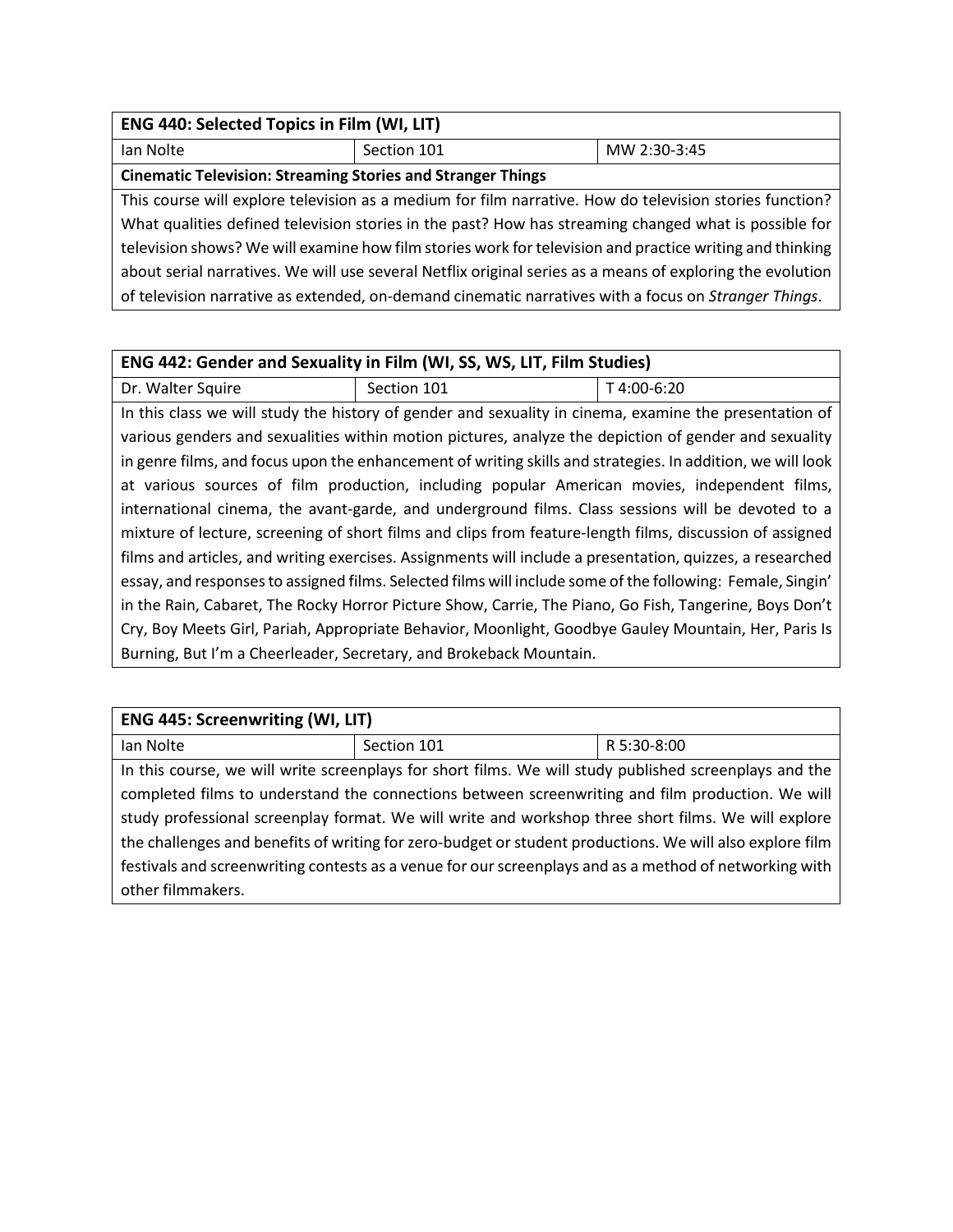| <b>ENG 460: Writing Center and Composition Theory (WI)</b>                                                |                                                                                                           |            |
|-----------------------------------------------------------------------------------------------------------|-----------------------------------------------------------------------------------------------------------|------------|
| Prof. Anna Rollins                                                                                        | Section 101                                                                                               | <b>WEB</b> |
|                                                                                                           | This discussion-based, writing intensive course will provide a survey of critical texts in writing center |            |
| and composition theory. We will be reading each week about the following topics within the field:         |                                                                                                           |            |
| writing center history and pedagogy, ESL tutoring, intertextuality, composition theory and pedagogy,      |                                                                                                           |            |
| rhetoric, genre, identity politics, research and documentation, and cultural studies. In addition to our  |                                                                                                           |            |
| work in the course, you will also tutor for one hour/week in the Writing Center for course credit. You    |                                                                                                           |            |
| will complete reflective responses each week connecting your course readings and your tutoring            |                                                                                                           |            |
| experiences. You will be taught how to develop practical tutoring and teaching activities that apply your |                                                                                                           |            |
| theoretical readings to a tutoring situation or a classroom. The course will culminate with a major       |                                                                                                           |            |
| research project where you will conduct in depth research on a topic of your choice within the fields of  |                                                                                                           |            |
| writing center and composition theory.                                                                    |                                                                                                           |            |

| <b>ENG 492: Fiction Workshop</b>                                                                           |             |                |
|------------------------------------------------------------------------------------------------------------|-------------|----------------|
| Prof. Daniel O'Malley                                                                                      | Section 101 | TR 11:00-12:15 |
| This is an advanced course in fiction writing. Students are expected to have some familiarity with         |             |                |
| basic creative writing concepts (PR: ENG 378: Intermediate Fiction Writing), and we will expand on         |             |                |
| that familiarity. Daily activities will balance discussion of published work in a variety of styles, along |             |                |
| with writing exercises and workshops. Students will complete multiple writing projects, both critical      |             |                |
| and creative, including two complete short stories, an analytical essay, and a revision portfolio.         |             |                |

| <b>ENG 499: Senior Capstone (WI)</b>                                                                     |                                                                                                        |           |
|----------------------------------------------------------------------------------------------------------|--------------------------------------------------------------------------------------------------------|-----------|
| John Young                                                                                               | Section 102                                                                                            | MW 4-5:15 |
|                                                                                                          | Section 103                                                                                            | Online    |
|                                                                                                          | This course is a workshop-style course, focused on the research, writing, and presentation skills that |           |
| will help you compose a successful capstone paper and deliver a successful capstone presentation at      |                                                                                                        |           |
| the end of the semester. Your end goal is producing a Capstone Project (the paper plus the               |                                                                                                        |           |
| presentation) that demonstrates your mastery of the skills you've practiced as an English major. Your    |                                                                                                        |           |
| Capstone Project will allow you to follow your passion within English studies, whether you choose a      |                                                                                                        |           |
| project focused on literary analysis, pedagogy, or creative writing. As the semester progresses,         |                                                                                                        |           |
| we'll move together through the stages of the writing process, with heavy emphasis on invention          |                                                                                                        |           |
| writing, drafting, and revision. In addition, our focus on the research process will feature work with a |                                                                                                        |           |
| research librarian and guidance on selecting and narrowing a topic, research strategies, the many        |                                                                                                        |           |
| resources available to us through Drinko Library, and the appropriate use and citation of sources. After |                                                                                                        |           |
|                                                                                                          | you complete your capstone paper, we will work together to transform the paper into a conference-      |           |
| style presentation with a multimedia component.                                                          |                                                                                                        |           |